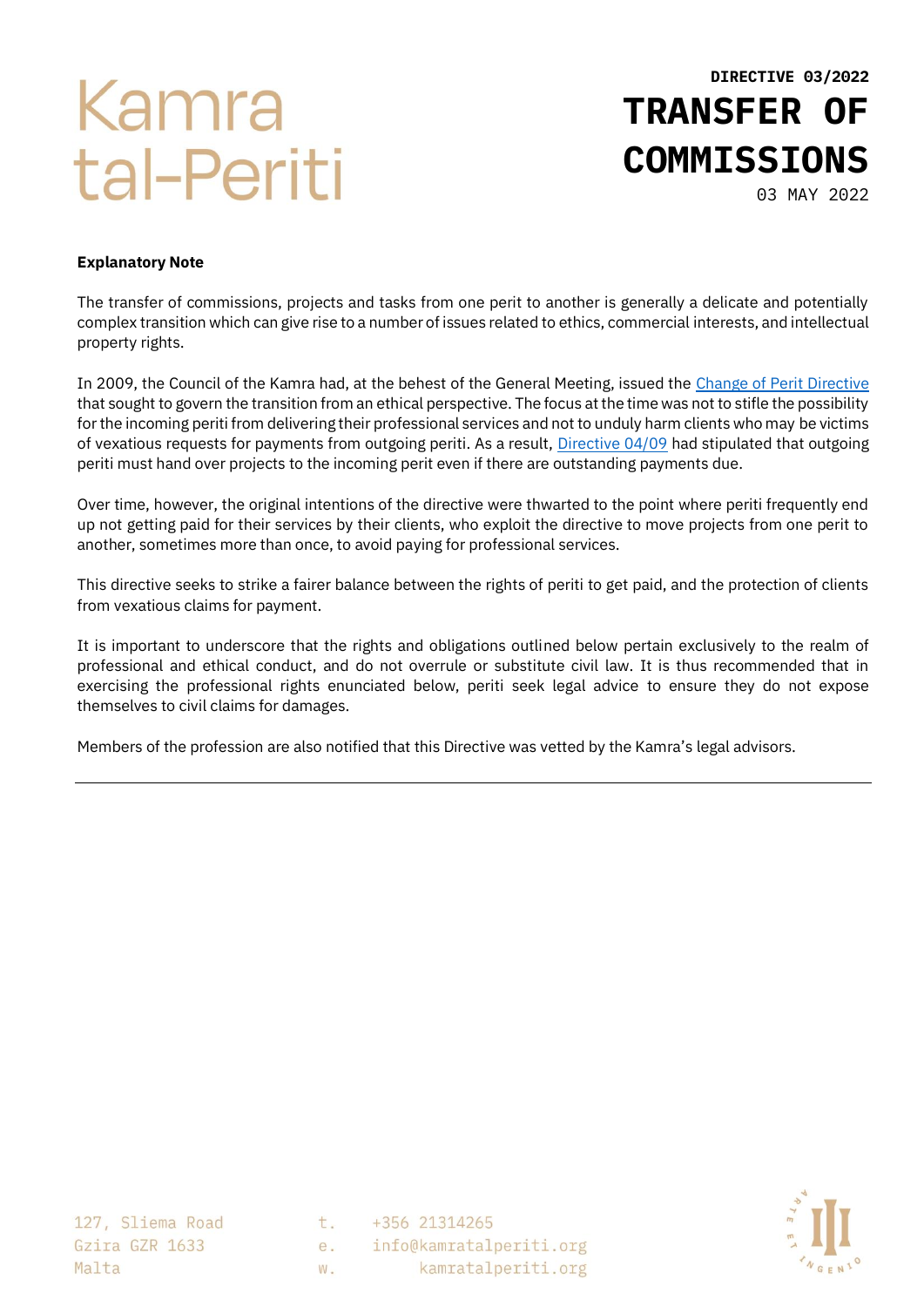## **Directive**

The Council of the Kamra tal-Periti hereby gives notice to all members of the profession of this Directive governing the transfer of commissions, or engagements to provide professional services, from one perit (or partnership of periti) to another.

This Directive outlines the processes to be followed in such cases, as well as the relative rights and obligations of the periti involved, and matters relating to liability.

Directives [DIR 04/09,](https://kamratalperiti.org/dir-04-09-procedure-for-change-of-architect-and-or-withdrawal-from-a-commission/) [DIR 03/19](https://kamratalperiti.org/dir-03-19-change-of-perit-in-cases-of-public-safety/) and Circular [CIR 02/09](https://kamratalperiti.org/cir-0209-procedure-for-when-a-perit-discontinues-a-commission-andor-when-another-perit-is-engaged-to-take-over/) are being hereby repealed.

## **1.PROCESSES**

#### **1.1. When a development application is still ongoing**

When a commission is terminated **during the processing of a planning application**, the outgoing perit shall, in addition to the client and the Kamra, also notify the Planning Authority via eApps, requesting immediate suspension of the planning application process in terms of S.L. 552.13 reg 12 (1) to provide sufficient time for:

- the client to identify another perit;
- the outgoing and incoming periti (or partnership/s of periti) to satisfy their respective obligations as set out in this Directive;
- the compilation and submission of any forms that may be prescribed by the Planning Authority.

#### **1.2. When works are underway**

When a commission is terminated **after construction works have commenced**, the outgoing perit shall, in addition to the client, also notify the Kamra tal-Periti, the Building & Construction Agency<sup>1</sup>, the Planning Authority<sup>2</sup>, and the Commissioner of Police<sup>3</sup>, as well as the Superintendence of Cultural Heritage<sup>4</sup>, where applicable, to ensure that no works proceed without the general supervision of a perit, and the necessary forms as

<sup>1</sup> Notification to the BCA can be effected via eApps (Avoidance of Damage tab) or via email [info@bca.org.mt](mailto:info@bca.org.mt)

<sup>&</sup>lt;sup>2</sup> Notification to the PA can be effected via eApps (Submit Correspondence tab)

 $3$  Notification to the Commissioner of Police can be effected via email on [pulizija@gov.mt](mailto:pulizija@gov.mt)

<sup>4</sup> Notification to the SCH can be effected via email o[n monitoring.sch@gov.mt](mailto:monitoring.sch@gov.mt)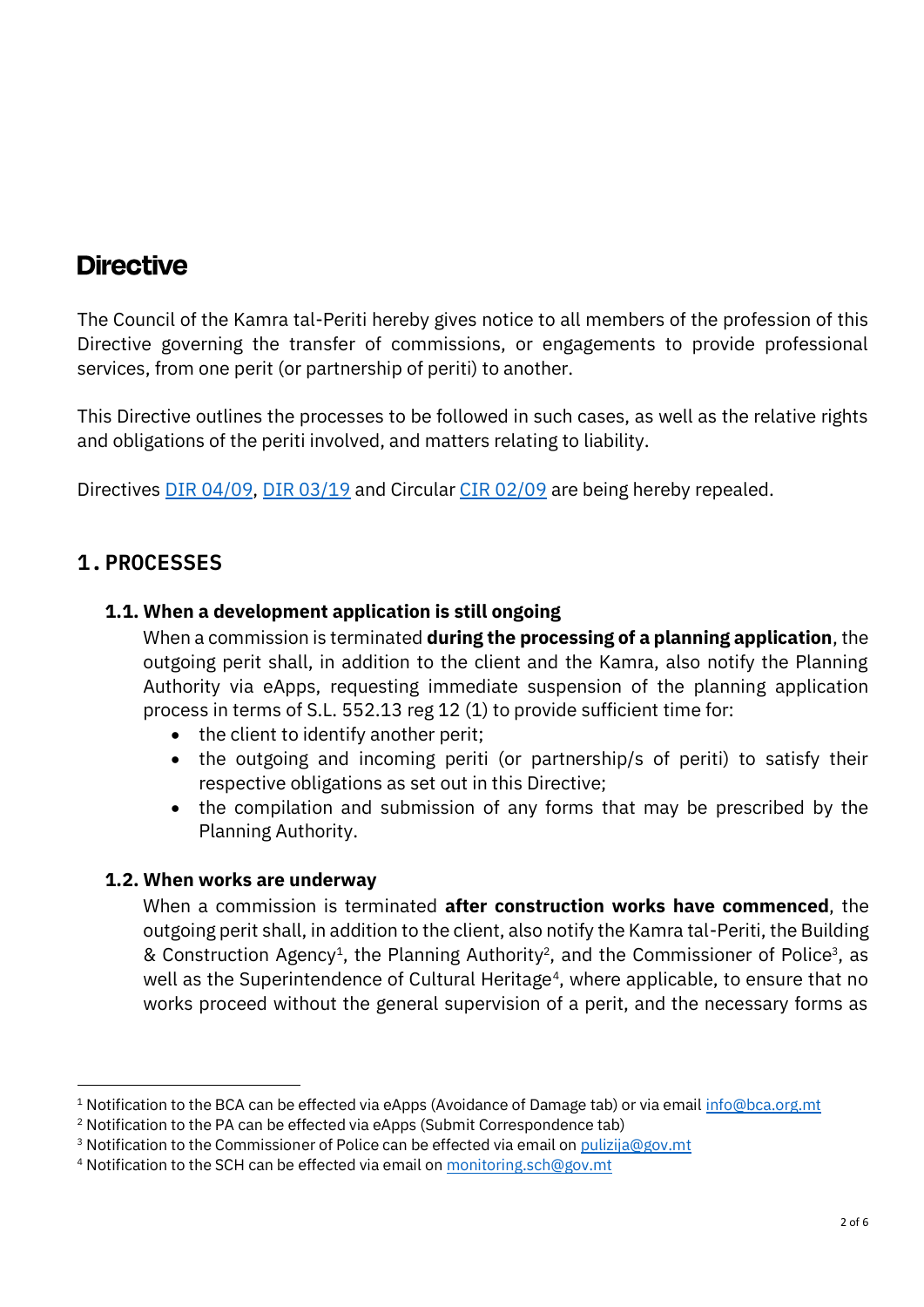may be prescribed by the Building & Construction Authority, Planning Authority, and any other relevant statutory bodies, are formally filed<sup>5</sup>.

#### **1.3. In all other cases**

In all other cases where the statutory processes described above do not apply, the provisions in Sections 2 and 3 only shall be applicable.

## **2.RIGHTS & OBLIGATIONS OF THE OUTGOING PERIT**

#### **2.1. Right to refuse release**

A perit may refuse to release a commission in the following circumstances:

- a) if the termination is being initiated by the client in cases where the perit has issued legitimate instructions to safeguard public safety, structural integrity of buildings, the protection of cultural heritage and the environment, compliance with planning permit conditions, and/or adherence with laws, regulations, directives and codes.
- b) if the perit has not been remunerated in accordance with the terms set out in a **written agreement**<sup>6</sup> with the client.

Provided that if any of the above circumstances exist, the perit shall immediately notify the Kamra providing details of such circumstances.

Provided further that once the outgoing perit has been remunerated, or a final decision is reached by a Court or other adjudicating body, the outgoing perit shall release the commission to the incoming perit and proceed with the handover in accordance with section 2.3.

#### **Provided further that if no circumstances as described above exist, the perit shall not withhold the release of his commission unless otherwise authorised by the Council of the Kamra tal-Periti.**

■ the date of such agreement.

<sup>&</sup>lt;sup>5</sup> The PA's Change of Perit form and the BCA's Change of Responsibility form are to be submitted by the outgoing perit.

 $6$  For the purposes of this Directive, a written agreement, which can be in the form of a contract, letter of engagement, or quotation approval (including via email), shall include **as a minimum**:

**<sup>•</sup>** confirmation that the client has accepted the perit's offer to provide clearly specified services;

<sup>•</sup> the remuneration the perit will receive from the client in exchange for the services agreed upon;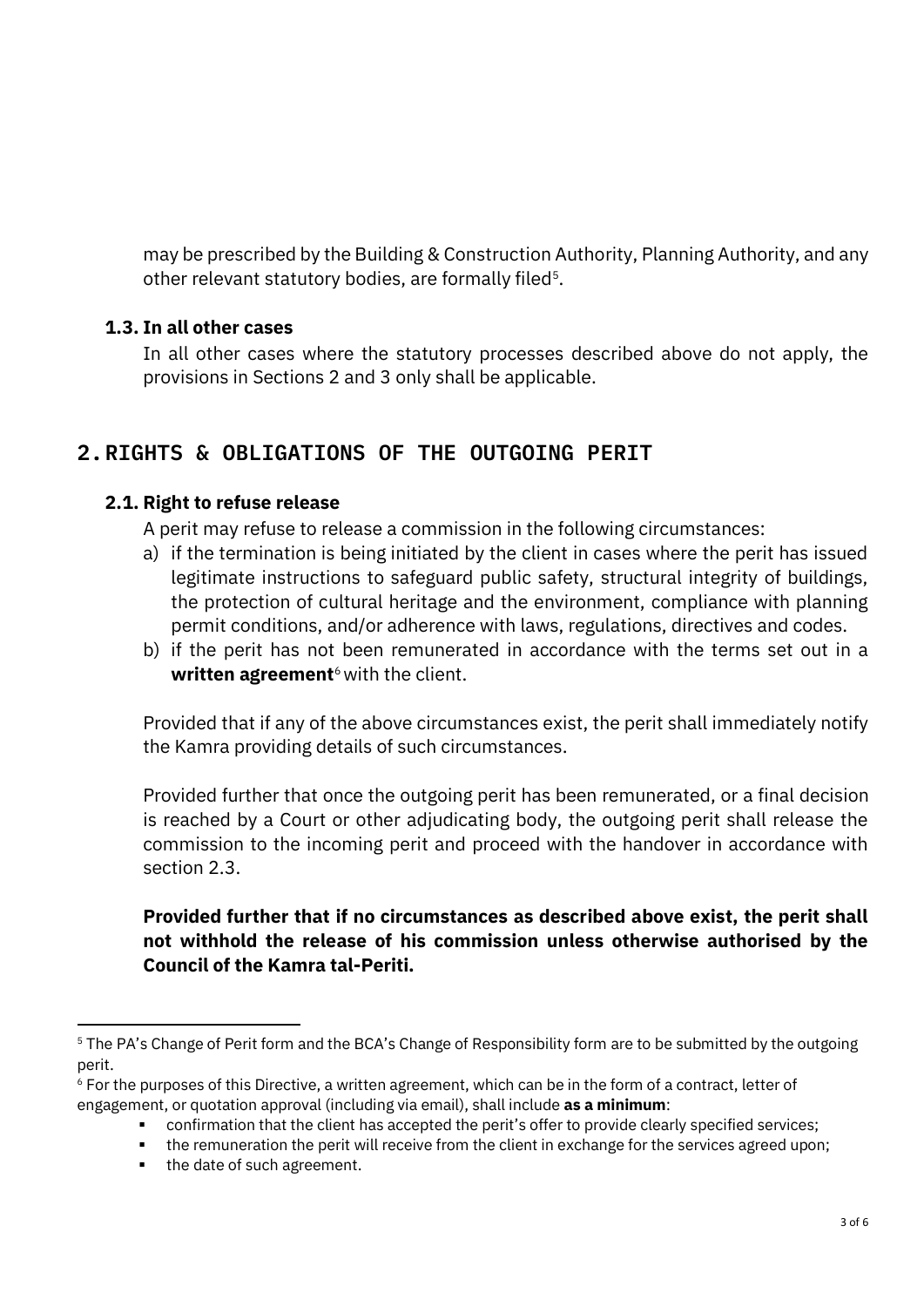#### **2.2. Obligation to notify**

The outgoing perit shall in all circumstances, follow the processes set out in section 1 of this directive, as applicable.

Provided further that if the commission is being terminated by the outgoing perit, s/he shall keep a record of the relative written notification to the client of the termination.

#### **2.3. Obligation to provide handover**

Upon being notified in writing by the incoming perit that s/he was engaged by the client to take over the commission, the outgoing perit shall provide the incoming perit a full handover within a reasonable amount of time, which handover shall include information about the design, site conditions, site survey, the client brief governing the services s/he had hitherto provided, photographs of the works, instructions and reports about the works, communication with the various authorities until the time the original perit was still entrusted with the commission, and any other relevant information necessary to safeguard public safety, structural integrity of buildings, the protection of cultural heritage and the environment, compliance with planning permit conditions, and/or adherence with laws, regulations, directives and codes, as may be applicable depending on the nature of the commission.

Provided that such handover excludes the transfer of intellectual property belonging to the original perit, including any digital information such as CAD drawings, 3D models, and other similar data, unless agreed to by the outgoing perit at his/her discretion or as may have agreed in a prior written agreement between the outgoing perit and the client.<sup>7</sup>

Provided further that the outgoing perit may request payment for the transfer of his/her intellectual property, unless otherwise specified in a written agreement between the original perit and the client.

Provided further that the outgoing perit may request additional remuneration and/or termination fees from the client to provide a handover as long as this is already provided for in the written agreement.

<sup>&</sup>lt;sup>7</sup> Periti are advised to refer to Directives  $\underline{\text{DIR 01/15}}$  and  $\underline{\text{DIR 02/18}}$  for further detail on intellectual property rights held by periti.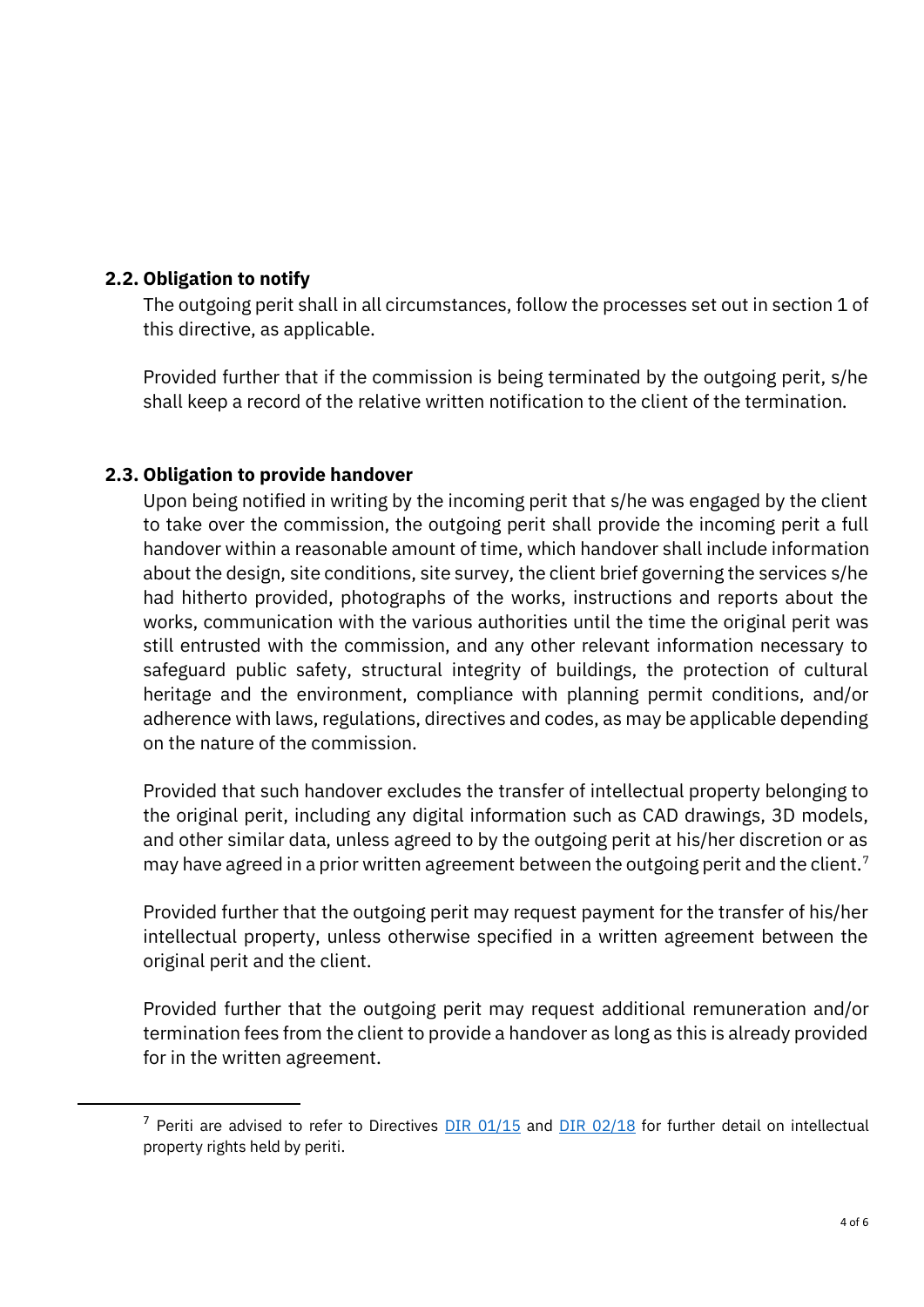## **3. RIGHTS & OBLIGATIONS OF THE INCOMING PERIT**

#### **3.1. Obligation to notify**

Upon being approached by the client to take over the commission from another perit, the incoming perit shall notify in writing the outgoing perit of this requesting the initiation of the handover process.

#### **3.2. Obligation to refrain from taking over a commission**

A perit shall refrain from accepting to take over a commission originally commenced by another perit in the following circumstances:

- a) If the original perit is being substituted for issuing legitimate instructions to a contactor to safeguard public safety, structural integrity of buildings, the protection of cultural heritage and the environment, compliance with planning permit conditions, and/or adherence with laws, regulations, directives and codes.
- b) If the original perit has not been remunerated in accordance with the terms set out in a written agreement with the client.

#### **Provided that if no such written agreement exists, the incoming perit will not be impeded from taking over the commission as long as other sections of this directive are followed.**

c) If the incoming perit has not notified the original perit in writing and requested a comprehensive handover from the outgoing perit.

For the purposes of this Directive, taking over a commission shall include the submission of Change of Perit Forms, or other equivalent forms, to any authority. Incoming periti are prohibited from filing such forms.

#### **The Council of the Kamra tal-Periti shall consider any actions by a perit to take over the commission of another perit before resolving such disputes as constituting "supplanting" in terms of Provision 4 of the [Code of Professional Conduct.](https://kamratalperiti.org/profession/code-of-professional-conduct/)**

Provided that an incoming perit shall not be impeded from taking over a commission, if the outgoing perit chooses to waive his/her rights outlined in section 2.1.